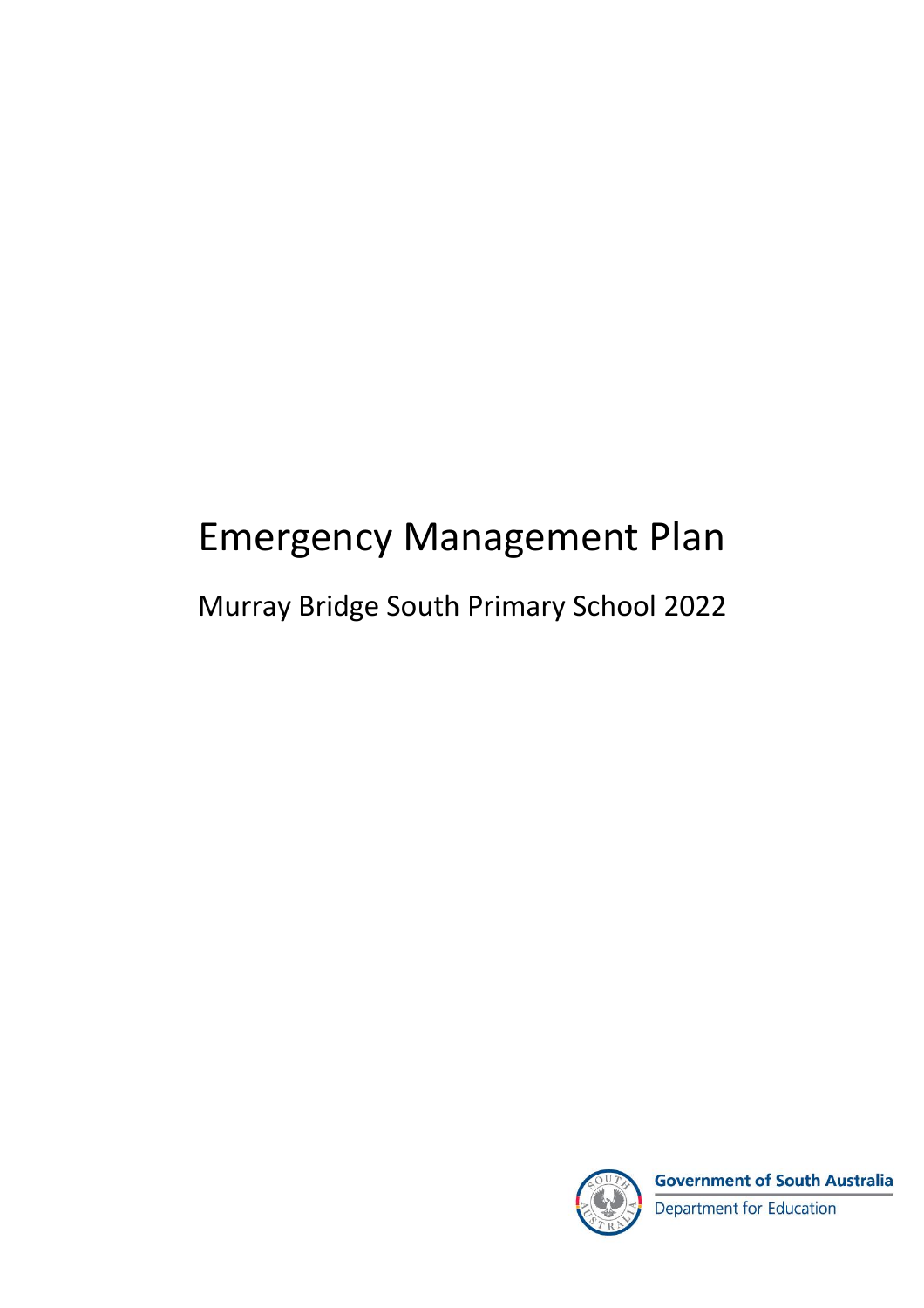## Incident response group

Each site will have an Incident Response Group (IRG) organised during an actual or imminent occurrence of an emergency. The group will be responsible for implementing the action plans in response to various situations, in accordance to the Emergency Management Plan.

**Figure 1** below shows an *example* of an Incident Response Group and includes **mandatory roles** of an **Incident Controller**, a **Communications Officer** and an **Operations Officer**. In the case of smaller sites, the Communications Officer and Operations Officer may be the same person or, where appropriate, all three roles may be the performed by the same person.



*Figure 1 Example of an Incident Response Group, including mandatory (yellow) and optional roles (blue)*

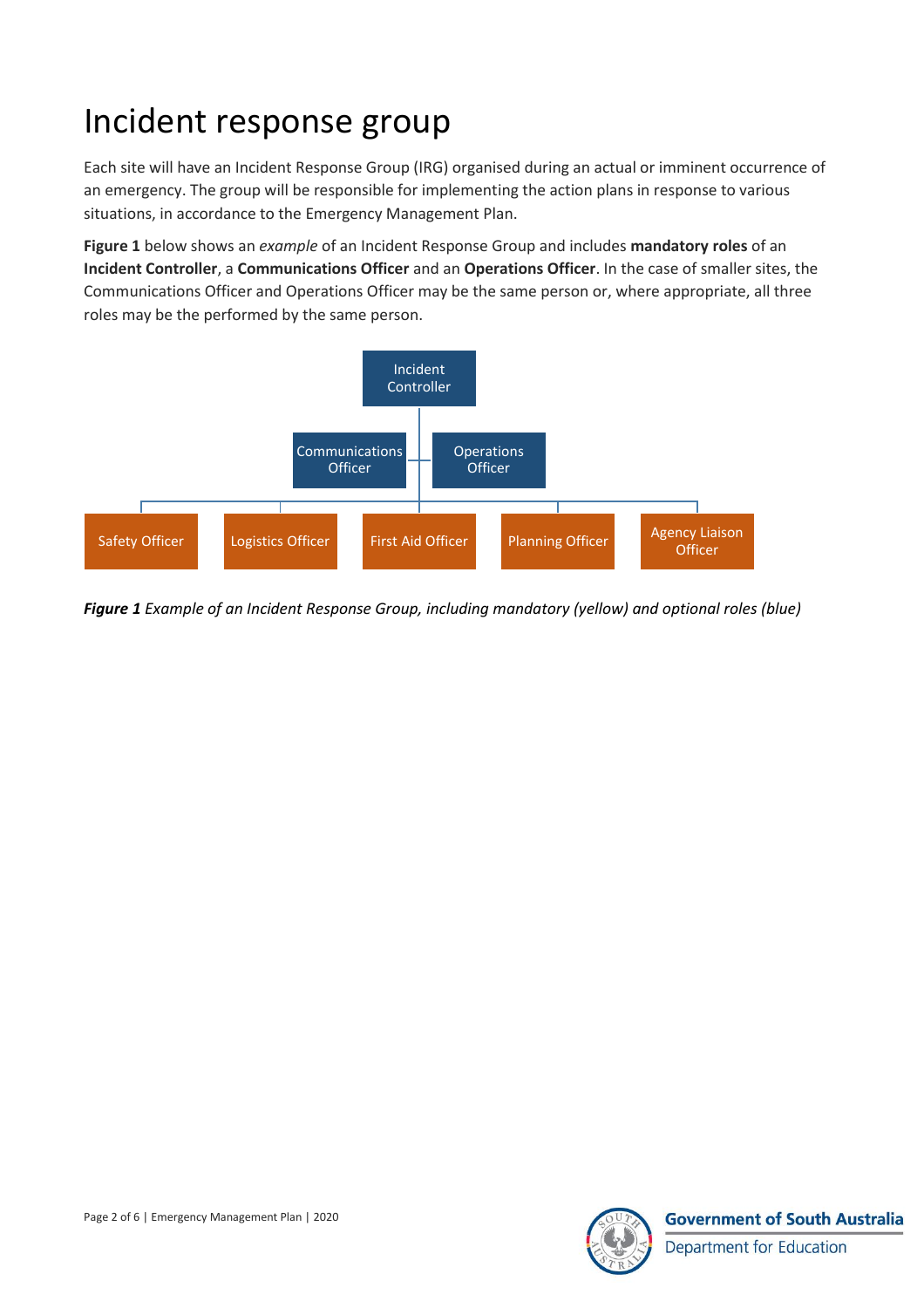#### Summary Table for Incident Response Group - Roles and Responsibilities

|                                         | <b>Responsibilities</b>                                                                                                                                                                                    |                                                                                                                                                                                    |
|-----------------------------------------|------------------------------------------------------------------------------------------------------------------------------------------------------------------------------------------------------------|------------------------------------------------------------------------------------------------------------------------------------------------------------------------------------|
| <b>Role</b>                             | <b>Following enactment of initial emergency</b><br>response                                                                                                                                                | <b>Post emergency</b>                                                                                                                                                              |
| Incident<br>Controller                  | Provides leadership, directs and<br>coordinates resources to ensure the<br>safety of occupants at the site                                                                                                 | Collates relevant information from various<br>members of the IRG.<br>Provides input to facilitate review of the<br>actions taken and recommendations to<br>amend plans             |
| <b>Operations</b><br><b>Officer</b>     | Oversees the implementation of the<br>relevant action plans.<br>Responsible for managing, supervising and<br>monitoring ongoing operations.                                                                | Assesses damage to property and to<br>restore facilities and services.                                                                                                             |
| Communications<br>Officer               | Manages and monitors all<br>communications with internal and<br>external agencies e.g. Education central<br>office, emergency services or<br>parents/caregivers                                            | Issues communiques for staff, students,<br>parents/caregivers and the community.<br>Attends to queries relating to the incident.                                                   |
| <b>Safety Officer</b>                   | Works closely with other members to<br>ensure work, health and safety of<br>occupants at the site during the incident.                                                                                     | Reviews the safety of the site and its<br>facilities.<br>Makes recommendations to mitigate<br>resultant risks.                                                                     |
| Logistics Officer                       | Manages the logistical needs, including<br>equipment, services and manpower to<br>facilities the operations.                                                                                               | Reviews the status of the emergency<br>equipment and services.<br>Makes recommendations to reinstate<br>them.                                                                      |
| <b>First Aid Officer</b>                | Administers first aid to occupants.<br>Documents occurrences of illnesses and<br>injuries requiring treatment.                                                                                             | Reviews the status of the first aid<br>equipment.<br>Makes recommendations to reinstate<br>them.                                                                                   |
| <b>Planning Officer</b>                 | Collects and evaluates information related<br>to the incident and resources.<br>Formulates strategies to mitigate<br>identified risks for development for<br>implementation by the Incident<br>Controller. | Liaises with the Incident Controller and<br>Operations Officer to review the incident<br>and risk identified during the emergency.<br>Make recommendations to enhance the<br>plan. |
| <b>Agency Liaison</b><br><b>Officer</b> | Assists the Communications Officer with<br>liaison with internal and external<br>agencies.                                                                                                                 | Assists the Communications Officer in the<br>issuance of communiques and to attend<br>to queries related to the incident.                                                          |

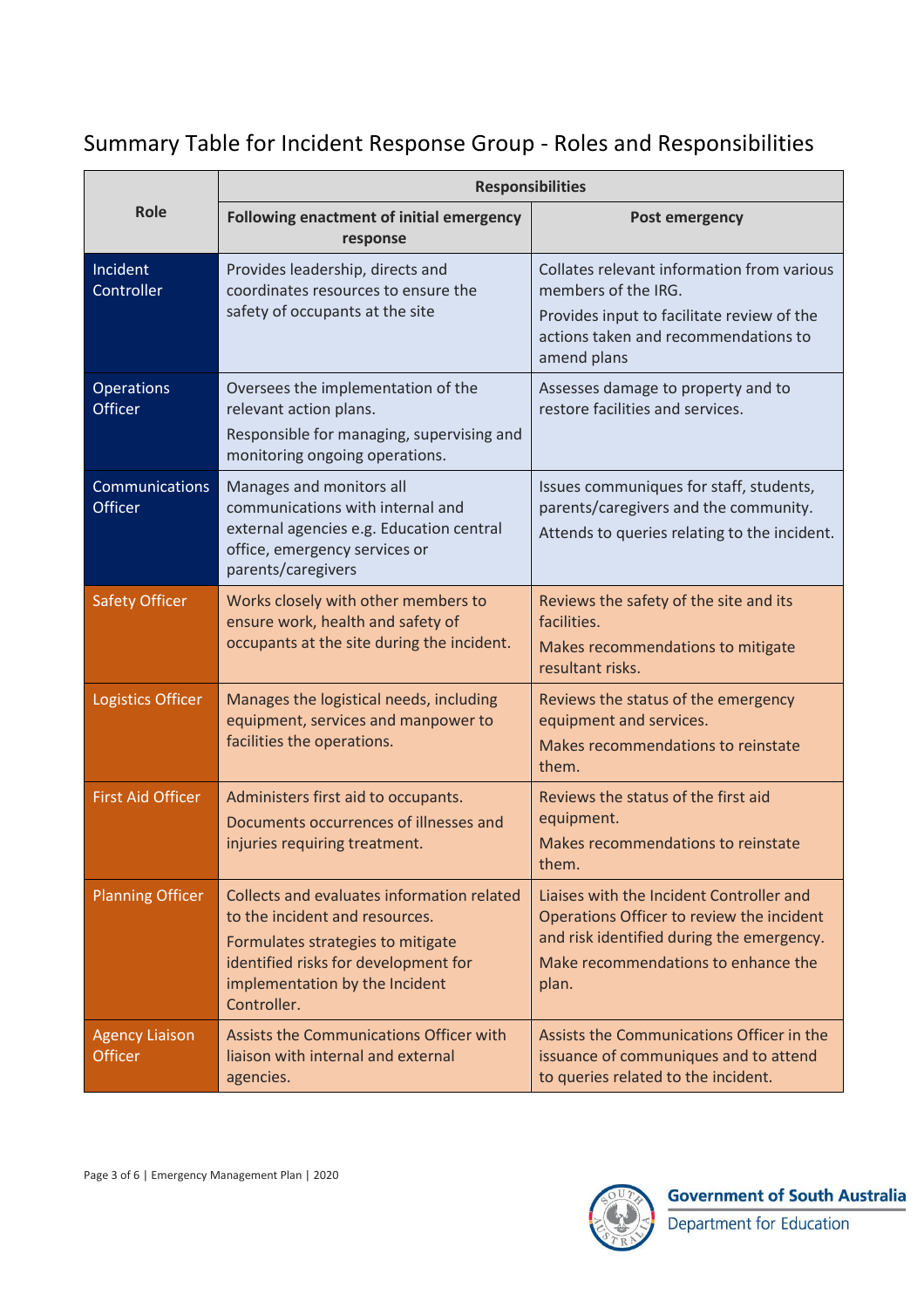## Site profile

| <b>Site Name</b>   | Murray Bridge South Primary School    |
|--------------------|---------------------------------------|
| <b>Address</b>     | 54 Joyce Street Murray Bridge SA 5253 |
| <b>Telephone</b>   | 8532 2155                             |
| <b>Email</b>       | dl.0950.info@schools.sa.edu.au        |
| Hours of operation | 8am to 4pm                            |

## Staff/student information

| <b>Number of current enrolments</b>                                  | 213 |
|----------------------------------------------------------------------|-----|
| <b>Number of staff</b>                                               | 39  |
| Proportion of staff disability/health factors<br>(%)                 | 5%  |
| Proportion of student with disability/special<br>education needs (%) | 10% |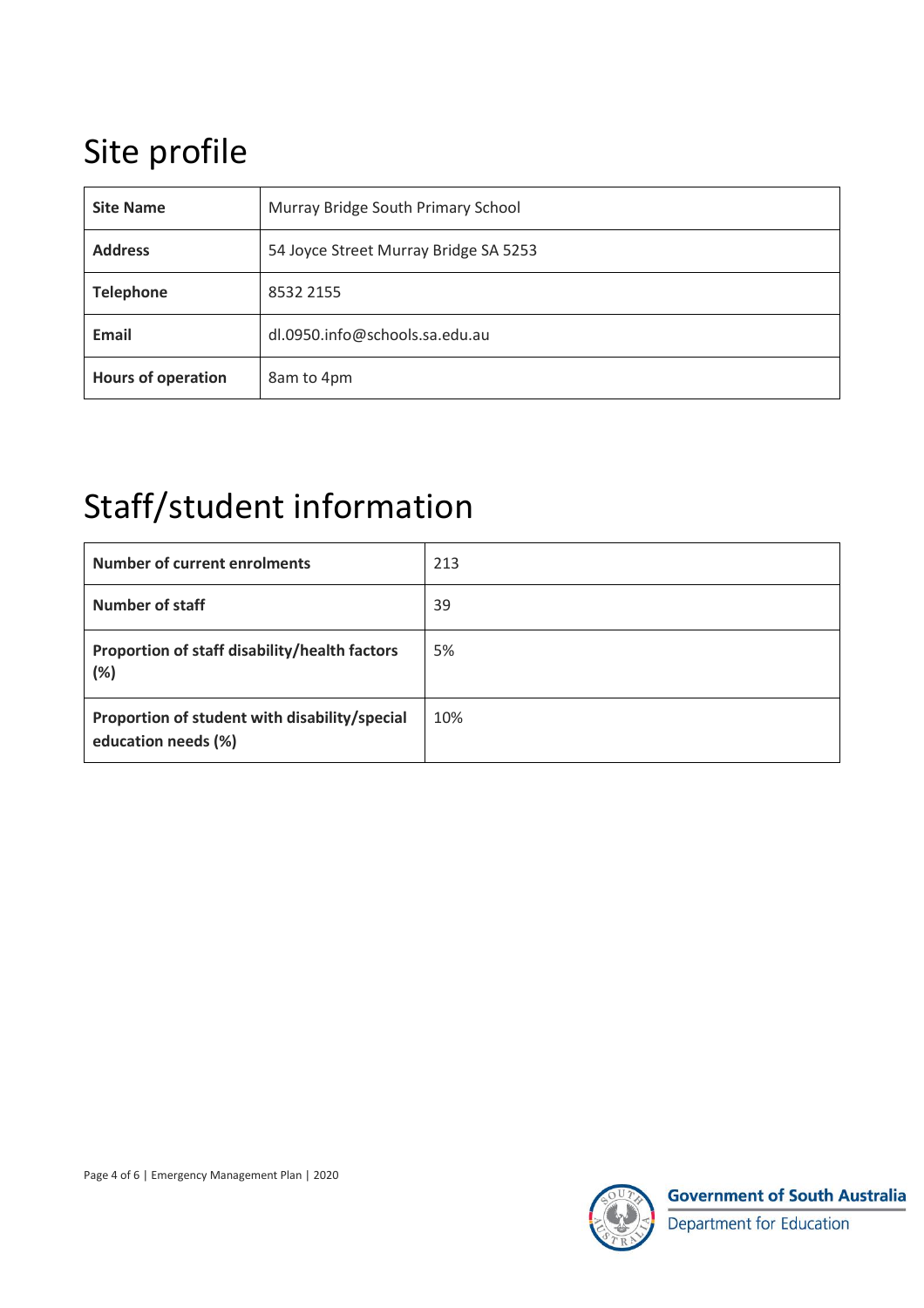# Tones used for activation of emergency procedures

### Shelter in place

| Alarm tone/alert method used   | Siren & Tanoi/Speaking system      |
|--------------------------------|------------------------------------|
| Duration/pattern of alarm tone | For a set period of time eg 2 mins |

#### Lockdown

| Alarm tone/alert method used   | Siren        |
|--------------------------------|--------------|
| Duration/pattern of alarm tone | Intermittent |

#### Onsite evacuation

| Alarm tone/alert method used   | Tanoi/Speaking system only         |
|--------------------------------|------------------------------------|
| Duration/pattern of alarm tone | For a set period of time eg 2 mins |

### Offsite evacuation

| Alarm tone/alert method used                                                                                       | Tanoi/Speaking system only         |
|--------------------------------------------------------------------------------------------------------------------|------------------------------------|
| Duration/pattern of alarm tone                                                                                     | For a set period of time eg 2 mins |
| Method used to inform wardens<br>and building occupants when<br>evacuation is to an alternative<br><b>location</b> | Mobile phone                       |